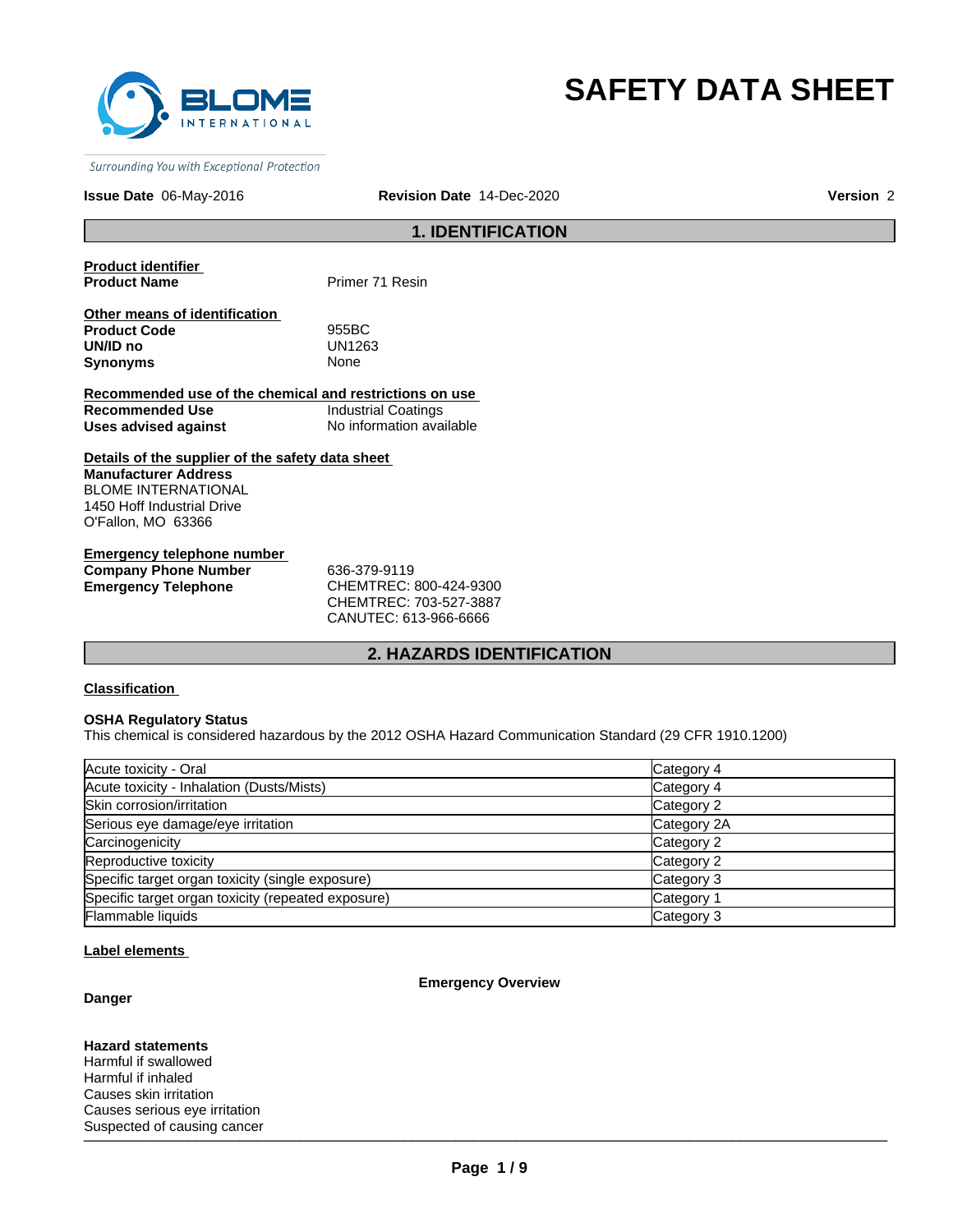Suspected of damaging fertility or the unborn child May cause respiratory irritation. May cause drowsiness or dizziness Causes damage to organs through prolonged or repeated exposure Flammable liquid and vapor



**Appearance** viscous **Physical state** liquid **Odor** Strong Aromatic

 $\overline{\phantom{a}}$  ,  $\overline{\phantom{a}}$  ,  $\overline{\phantom{a}}$  ,  $\overline{\phantom{a}}$  ,  $\overline{\phantom{a}}$  ,  $\overline{\phantom{a}}$  ,  $\overline{\phantom{a}}$  ,  $\overline{\phantom{a}}$  ,  $\overline{\phantom{a}}$  ,  $\overline{\phantom{a}}$  ,  $\overline{\phantom{a}}$  ,  $\overline{\phantom{a}}$  ,  $\overline{\phantom{a}}$  ,  $\overline{\phantom{a}}$  ,  $\overline{\phantom{a}}$  ,  $\overline{\phantom{a}}$ 

#### **Precautionary Statements - Prevention**

Obtain special instructions before use Do not handle until all safety precautions have been read and understood Use personal protective equipment as required Wash face, hands and any exposed skin thoroughly after handling Do not eat, drink or smoke when using this product Use only outdoors or in a well-ventilated area Do not breathe dust/fume/gas/mist/vapors/spray Keep away from heat/sparks/open flames/hot surfaces. - No smoking Keep container tightly closed Use explosion-proof electrical/ ventilating / lighting/ mixing / equipment Use only non-sparking tools Take precautionary measures against static discharge Keep cool

#### **Precautionary Statements - Response**

IF exposed or concerned: Get medical advice/attention IF IN EYES: Rinse cautiously with water for several minutes. Remove contact lenses, if present and easy to do. Continue rinsing If eye irritation persists: Get medical advice/attention IF ON SKIN (or hair): Remove/Take off immediately all contaminated clothing. Rinse skin with water/shower If skin irritation occurs: Get medical advice/attention Wash contaminated clothing before reuse IF INHALED: Remove victim to fresh air and keep at rest in a position comfortable for breathing IF SWALLOWED: Call a POISON CENTER or doctor/physician if you feel unwell Rinse mouth In case of fire: Use CO2, dry chemical, or foam for extinction

#### **Precautionary Statements - Storage**

Store locked up Store in a well-ventilated place. Keep container tightly closed

#### **Precautionary Statements - Disposal**

Dispose of contents/container to an approved waste disposal plant

#### **Hazards not otherwise classified (HNOC)**

Not applicable

# **Other Information**

Very toxic to aquatic life with long lasting effects. Very toxic to aquatic life.

#### **Unknown acute toxicity**

0% of the mixture consists of ingredient(s) of unknown toxicity

# **3. COMPOSITION/INFORMATION ON INGREDIENTS**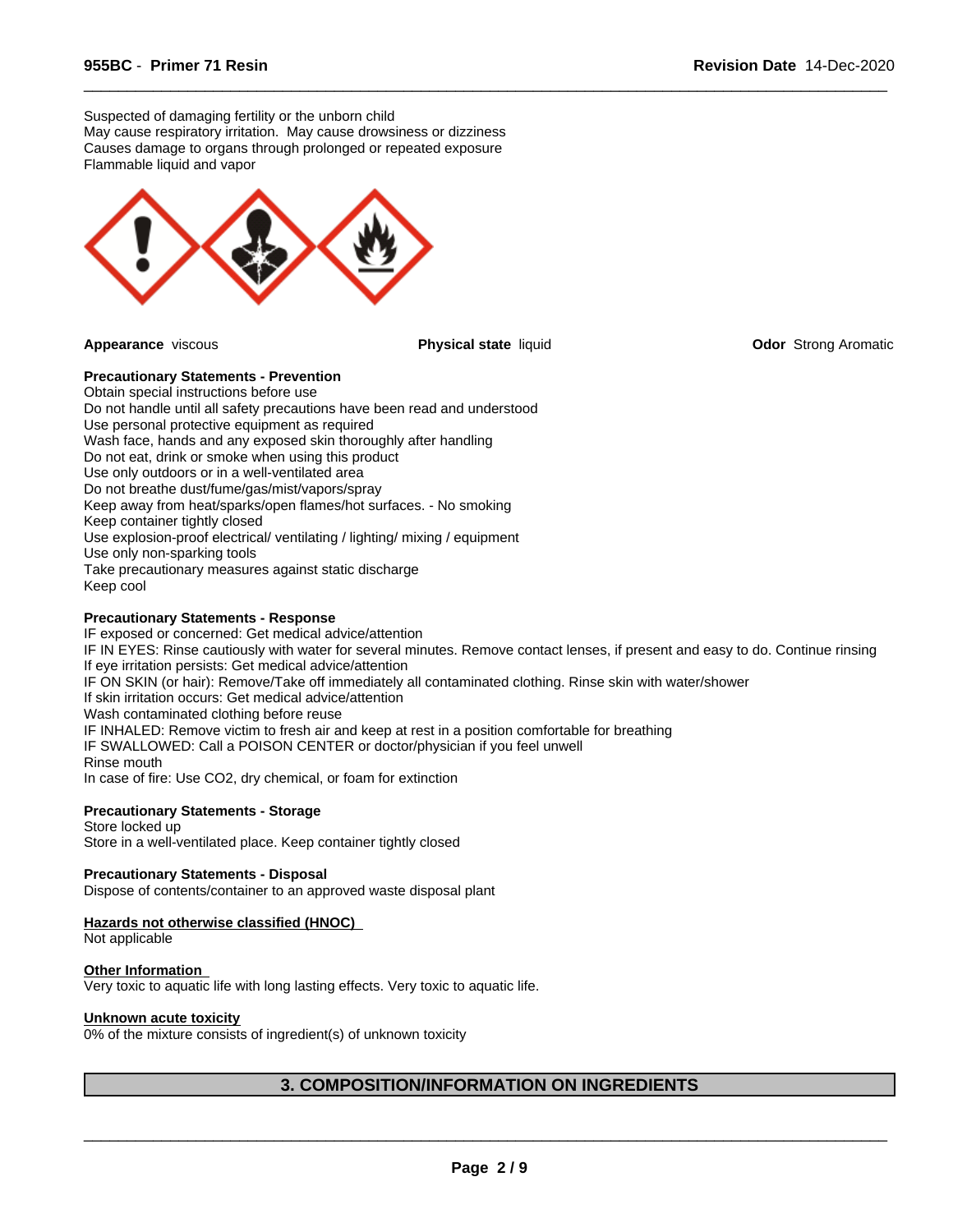# **Substance**

Not applicable

#### **Mixture**

| <b>Chemical Name</b>                                                                                                          | <b>CAS No</b> | Weight-%  |  |
|-------------------------------------------------------------------------------------------------------------------------------|---------------|-----------|--|
| Vinyl Ester Resin (non-hazardous) *                                                                                           | Proprietarv   | $40 - 70$ |  |
| Stvrene <sup>:</sup>                                                                                                          | 100-42-5      | $30 - 60$ |  |
| *The exact percentage (concentration) of composition has been withheld as a trade secret. If CAS number is "proprietary", the |               |           |  |

 $\overline{\phantom{a}}$  ,  $\overline{\phantom{a}}$  ,  $\overline{\phantom{a}}$  ,  $\overline{\phantom{a}}$  ,  $\overline{\phantom{a}}$  ,  $\overline{\phantom{a}}$  ,  $\overline{\phantom{a}}$  ,  $\overline{\phantom{a}}$  ,  $\overline{\phantom{a}}$  ,  $\overline{\phantom{a}}$  ,  $\overline{\phantom{a}}$  ,  $\overline{\phantom{a}}$  ,  $\overline{\phantom{a}}$  ,  $\overline{\phantom{a}}$  ,  $\overline{\phantom{a}}$  ,  $\overline{\phantom{a}}$ 

specific chemical identity and percentage of composition has been withheld as a trade secret.

# **4. FIRST AID MEASURES**

#### **Description of first aid measures**

| <b>General advice</b>                                                                                                                                                                                                      | In case of accident or unwellness, seek medical advice immediately (show directions for<br>use or safety data sheet if possible). If symptoms persist, call a physician.                                                                       |  |
|----------------------------------------------------------------------------------------------------------------------------------------------------------------------------------------------------------------------------|------------------------------------------------------------------------------------------------------------------------------------------------------------------------------------------------------------------------------------------------|--|
| Eye contact                                                                                                                                                                                                                | Immediately flush with plenty of water. After initial flushing, remove any contact lenses and<br>continue flushing for at least 15 minutes. Keep eye wide open while rinsing. If symptoms<br>persist, call a physician.                        |  |
| Wash off immediately with soap and plenty of water while removing all contaminated<br><b>Skin contact</b><br>clothes and shoes. Wash contaminated clothing before reuse. If skin irritation persists, call<br>a physician. |                                                                                                                                                                                                                                                |  |
| <b>Inhalation</b>                                                                                                                                                                                                          | Remove to fresh air. Call a physician. If breathing is irregular or stopped, administer<br>artificial respiration. Avoid direct contact with skin. Use barrier to give mouth-to-mouth<br>resuscitation. If symptoms persist, call a physician. |  |
| Call a physician or poison control center immediately. Do not induce vomiting without<br>Ingestion<br>medical advice. Rinse mouth. Never give anything by mouth to an unconscious person.                                  |                                                                                                                                                                                                                                                |  |
| Self-protection of the first aider                                                                                                                                                                                         | Remove all sources of ignition. Use personal protective equipment as required.                                                                                                                                                                 |  |
| Most important symptoms and effects, both acute and delayed                                                                                                                                                                |                                                                                                                                                                                                                                                |  |
| <b>Symptoms</b>                                                                                                                                                                                                            | May cause redness and tearing of the eyes. Coughing and/ or wheezing. May cause skin<br>irritation. Drowsiness. Dizziness.                                                                                                                     |  |
|                                                                                                                                                                                                                            | Indication of any immediate medical attention and special treatment needed                                                                                                                                                                     |  |
| Note to physicians                                                                                                                                                                                                         | Treat symptomatically.                                                                                                                                                                                                                         |  |

# **5. FIRE-FIGHTING MEASURES**

#### **Suitable extinguishing media**

Use extinguishing measures that are appropriate to local circumstances and the surrounding environment. Dry chemical, CO2, sand, earth, water spray or regular foam.

**Unsuitable extinguishing media** Do not use a solid water stream as it may scatter and spread fire.

# **Specific hazards arising from the chemical**

Flammable. Thermal decomposition can lead to release of irritating and toxic gases and vapors.

**Hazardous combustion products**Carbon monoxide. Carbon dioxide (CO2).

#### **Explosion data**

**Sensitivity to Mechanical Impact** None.

**Sensitivity to Static Discharge** May be ignited by heat, sparks or flames.

**Protective equipment and precautions for firefighters**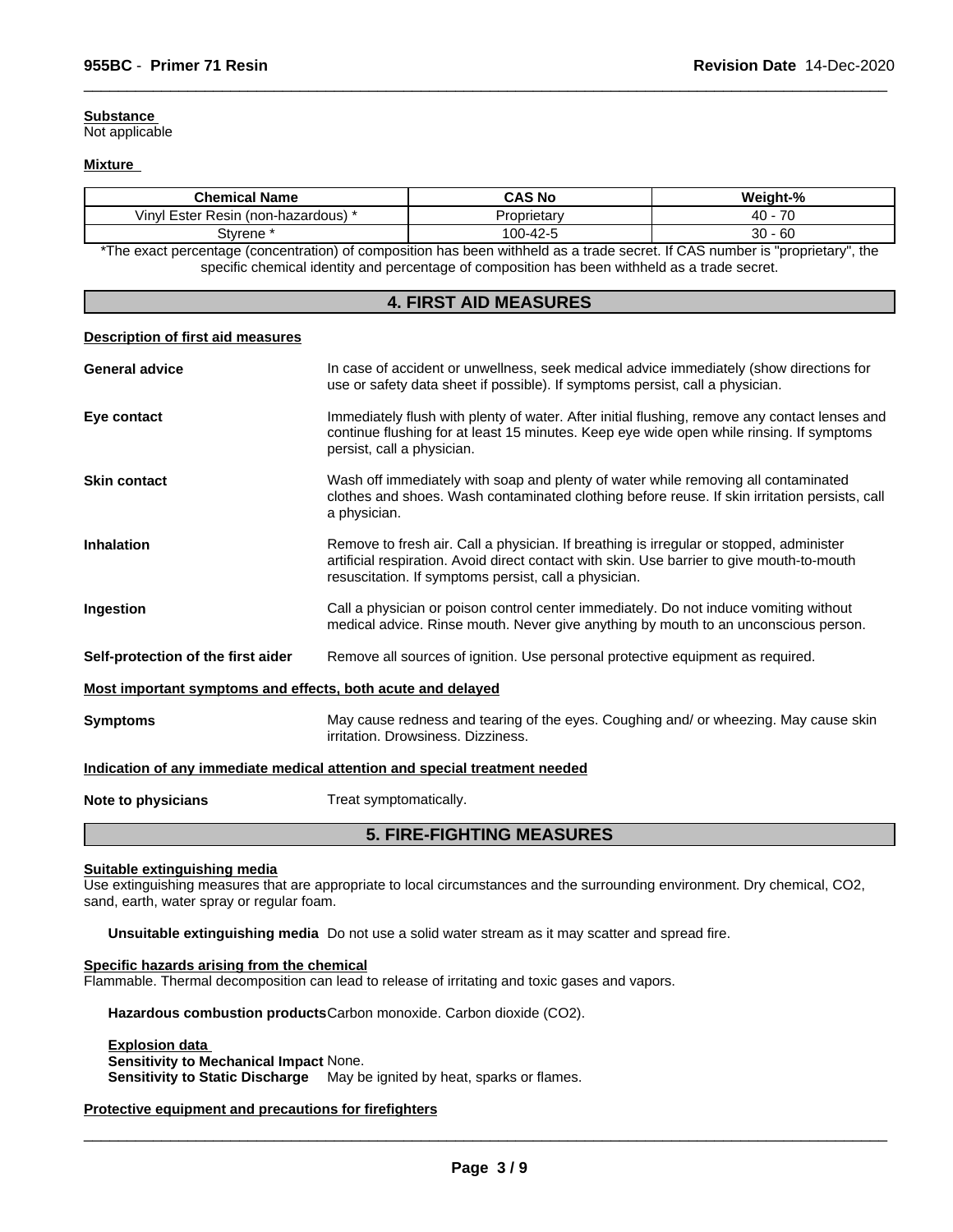As in any fire, wear self-contained breathing apparatus pressure-demand, MSHA/NIOSH (approved or equivalent) and full protective gear. Burning produces heavy smoke. Avoid runoff to waterways and sewers.

# **6. ACCIDENTAL RELEASE MEASURES**

 $\overline{\phantom{a}}$  ,  $\overline{\phantom{a}}$  ,  $\overline{\phantom{a}}$  ,  $\overline{\phantom{a}}$  ,  $\overline{\phantom{a}}$  ,  $\overline{\phantom{a}}$  ,  $\overline{\phantom{a}}$  ,  $\overline{\phantom{a}}$  ,  $\overline{\phantom{a}}$  ,  $\overline{\phantom{a}}$  ,  $\overline{\phantom{a}}$  ,  $\overline{\phantom{a}}$  ,  $\overline{\phantom{a}}$  ,  $\overline{\phantom{a}}$  ,  $\overline{\phantom{a}}$  ,  $\overline{\phantom{a}}$ 

#### **Personal precautions, protective equipment and emergency procedures**

| <b>Personal precautions</b>                                  | Remove all sources of ignition. Evacuate personnel to safe areas. Ensure adequate<br>ventilation, especially in confined areas. Use personal protective equipment as required.<br>Keep people away from and upwind of spill/leak.                                                                                                                                                                                                                    |
|--------------------------------------------------------------|------------------------------------------------------------------------------------------------------------------------------------------------------------------------------------------------------------------------------------------------------------------------------------------------------------------------------------------------------------------------------------------------------------------------------------------------------|
| <b>Environmental precautions</b>                             |                                                                                                                                                                                                                                                                                                                                                                                                                                                      |
| <b>Environmental precautions</b>                             | Prevent further leakage or spillage if safe to do so. Prevent product from entering drains. Do<br>not flush into surface water or sanitary sewer system.                                                                                                                                                                                                                                                                                             |
| Methods and material for containment and cleaning up         |                                                                                                                                                                                                                                                                                                                                                                                                                                                      |
| <b>Methods for containment</b>                               | Prevent further leakage or spillage if safe to do so.                                                                                                                                                                                                                                                                                                                                                                                                |
| Methods for cleaning up                                      | Dam up. Soak up with inert absorbent material. Pick up and transfer to properly labeled<br>containers.                                                                                                                                                                                                                                                                                                                                               |
|                                                              | 7. HANDLING AND STORAGE                                                                                                                                                                                                                                                                                                                                                                                                                              |
| <b>Precautions for safe handling</b>                         |                                                                                                                                                                                                                                                                                                                                                                                                                                                      |
| Advice on safe handling                                      | Ensure adequate ventilation, especially in confined areas. Keep away from heat, sparks,<br>flame and other sources of ignition (i.e., pilot lights, electric motors and static electricity).<br>Take precautionary measures against static discharges. Use spark-proof tools and<br>explosion-proof equipment. Use with local exhaust ventilation. Use personal protective<br>equipment as required. Do not breathe dust/fume/gas/mist/vapors/spray. |
| Conditions for safe storage, including any incompatibilities |                                                                                                                                                                                                                                                                                                                                                                                                                                                      |
| <b>Storage Conditions</b>                                    | Keep tightly closed in a dry and cool place. Keep in properly labeled containers. Keep away<br>from heat, sparks, flame and other sources of ignition (i.e., pilot lights, electric motors and<br>static electricity). Keep containers tightly closed in a cool, well-ventilated place.                                                                                                                                                              |
| Incompatible materials                                       | Strong acids. Strong bases. Strong oxidizing agents.                                                                                                                                                                                                                                                                                                                                                                                                 |
|                                                              |                                                                                                                                                                                                                                                                                                                                                                                                                                                      |

# **8. EXPOSURE CONTROLS/PERSONAL PROTECTION**

#### **Control parameters**

#### **Exposure Guidelines** .

| <b>Chemical Name</b> | <b>ACGIH TLV</b> | <b>OSHA PEL</b>  | <b>NIOSH IDLH</b>         |
|----------------------|------------------|------------------|---------------------------|
| Styrene              | STEL: 40 ppm     | TWA: 100 ppm     | IDLH: 700 ppm             |
| 100-42-5             | TWA: 20 ppm      | Ceiling: 200 ppm | TWA: 50 ppm               |
|                      |                  |                  | TWA: $215 \text{ mg/m}^3$ |
|                      |                  |                  | STEL: 100 ppm             |
|                      |                  |                  | STEL: 425 mg/m $3$        |

*NIOSH IDLH Immediately Dangerous to Life or Health*

**Appropriate engineering controls**

**Engineering Controls** Showers

Eyewash stations Ventilation systems.

# **Individual protection measures, such as personal protective equipment**

**Eye/face protection** Wear safety glasses with side shields (or goggles).  $\_$  ,  $\_$  ,  $\_$  ,  $\_$  ,  $\_$  ,  $\_$  ,  $\_$  ,  $\_$  ,  $\_$  ,  $\_$  ,  $\_$  ,  $\_$  ,  $\_$  ,  $\_$  ,  $\_$  ,  $\_$  ,  $\_$  ,  $\_$  ,  $\_$  ,  $\_$  ,  $\_$  ,  $\_$  ,  $\_$  ,  $\_$  ,  $\_$  ,  $\_$  ,  $\_$  ,  $\_$  ,  $\_$  ,  $\_$  ,  $\_$  ,  $\_$  ,  $\_$  ,  $\_$  ,  $\_$  ,  $\_$  ,  $\_$  ,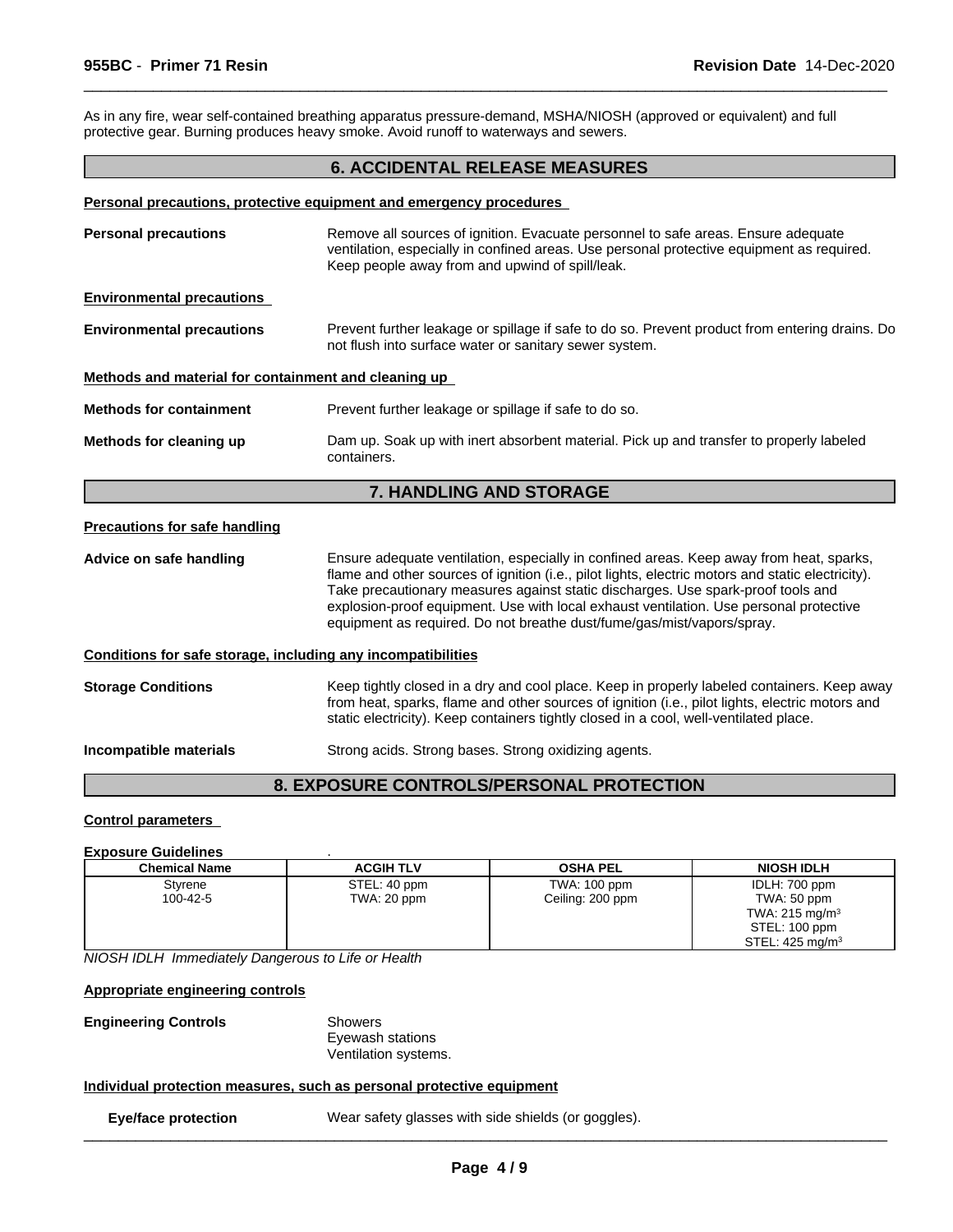| Skin and body protection              | Wear protective gloves and protective clothing.                                                                                                                                                                                                                                                                                  |
|---------------------------------------|----------------------------------------------------------------------------------------------------------------------------------------------------------------------------------------------------------------------------------------------------------------------------------------------------------------------------------|
| <b>Respiratory protection</b>         | If exposure limits are exceeded or irritation is experienced, NIOSH/MSHA approved<br>respiratory protection should be worn. Positive-pressure supplied air respirators may be<br>required for high airborne contaminant concentrations. Respiratory protection must be<br>provided in accordance with current local regulations. |
| <b>General Hygiene Considerations</b> | Handle in accordance with good industrial hygiene and safety practice. When using do not<br>eat, drink or smoke. Regular cleaning of equipment, work area and clothing is<br>recommended.                                                                                                                                        |
|                                       |                                                                                                                                                                                                                                                                                                                                  |

 $\overline{\phantom{a}}$  ,  $\overline{\phantom{a}}$  ,  $\overline{\phantom{a}}$  ,  $\overline{\phantom{a}}$  ,  $\overline{\phantom{a}}$  ,  $\overline{\phantom{a}}$  ,  $\overline{\phantom{a}}$  ,  $\overline{\phantom{a}}$  ,  $\overline{\phantom{a}}$  ,  $\overline{\phantom{a}}$  ,  $\overline{\phantom{a}}$  ,  $\overline{\phantom{a}}$  ,  $\overline{\phantom{a}}$  ,  $\overline{\phantom{a}}$  ,  $\overline{\phantom{a}}$  ,  $\overline{\phantom{a}}$ 

# **9. PHYSICAL AND CHEMICAL PROPERTIES**

# **Information on basic physical and chemical properties**

| <b>Physical state</b><br>Appearance<br><b>Color</b>                                    | liquid<br>viscous<br>amber                                                                                   | Odor<br><b>Odor threshold</b>    | <b>Strong Aromatic</b><br><1 ppm |  |  |
|----------------------------------------------------------------------------------------|--------------------------------------------------------------------------------------------------------------|----------------------------------|----------------------------------|--|--|
| <b>Property</b><br>рH                                                                  | <b>Values</b><br>No information available                                                                    | Remarks • Method                 |                                  |  |  |
|                                                                                        | No information available                                                                                     |                                  |                                  |  |  |
| Melting point / freezing point                                                         | 115 °C / 239 °F                                                                                              |                                  |                                  |  |  |
| Boiling point / boiling range<br><b>Flash point</b>                                    | 27 °C / 80 °F                                                                                                | Pensky-Martens Closed Cup (PMCC) |                                  |  |  |
| <b>Evaporation rate</b>                                                                | 1                                                                                                            |                                  |                                  |  |  |
| Flammability (solid, gas)                                                              | No information available                                                                                     |                                  |                                  |  |  |
| <b>Flammability Limit in Air</b>                                                       |                                                                                                              |                                  |                                  |  |  |
| <b>Upper flammability limit:</b>                                                       | 1.1%                                                                                                         |                                  |                                  |  |  |
| Lower flammability limit:                                                              | 6.6%                                                                                                         |                                  |                                  |  |  |
| Vapor pressure                                                                         | 0.57 kPa                                                                                                     | @ 20 °C                          |                                  |  |  |
| <b>Vapor density</b>                                                                   | >1                                                                                                           |                                  |                                  |  |  |
| <b>Relative density</b>                                                                | $1.0 - 1.1$                                                                                                  |                                  |                                  |  |  |
| <b>Water solubility</b>                                                                | Insoluble in water                                                                                           |                                  |                                  |  |  |
| Solubility in other solvents                                                           | No information available                                                                                     |                                  |                                  |  |  |
| <b>Partition coefficient</b>                                                           | No information available                                                                                     |                                  |                                  |  |  |
| <b>Autoignition temperature</b>                                                        | No information available                                                                                     |                                  |                                  |  |  |
| <b>Decomposition temperature</b>                                                       | No information available                                                                                     |                                  |                                  |  |  |
| <b>Kinematic viscosity</b>                                                             | $> 1000$ mm2/s                                                                                               | @ 40 °C                          |                                  |  |  |
| <b>Dynamic viscosity</b>                                                               | No information available                                                                                     |                                  |                                  |  |  |
| <b>Explosive properties</b>                                                            | Not an explosive                                                                                             |                                  |                                  |  |  |
| <b>Oxidizing properties</b>                                                            | Not applicable                                                                                               |                                  |                                  |  |  |
| <b>Other Information</b>                                                               |                                                                                                              |                                  |                                  |  |  |
| <b>Softening point</b><br>Molecular weight<br><b>VOC Content (%)</b><br><b>Density</b> | No information available<br>No information available<br>No information available<br>No information available |                                  |                                  |  |  |
| <b>Bulk density</b>                                                                    | No information available                                                                                     |                                  |                                  |  |  |

**10. STABILITY AND REACTIVITY**

#### **Reactivity**  No data available

**Chemical stability** Stable under recommended storage conditions. **Possibility of Hazardous Reactions** None under normal processing. **Hazardous polymerization** Hazardous polymerization may occur.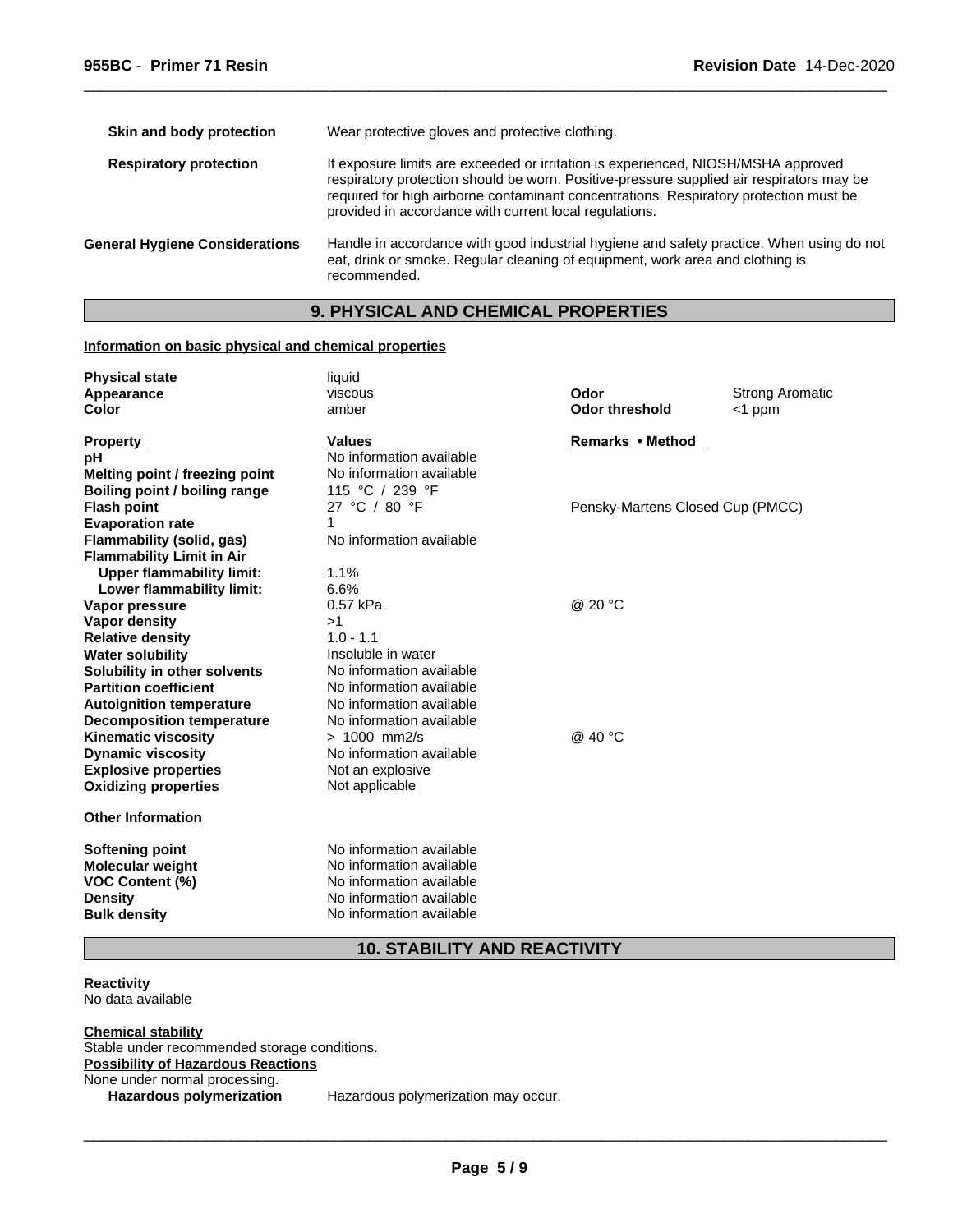# **Conditions to avoid**

Heat, flames and sparks.

**Incompatible materials**

#### Strong acids. Strong bases. Strong oxidizing agents. **Hazardous Decomposition Products**

Thermal decomposition can lead to release of irritating and toxic gases and vapors. Carbon monoxide. Carbon dioxide (CO2).

# **11. TOXICOLOGICAL INFORMATION**

 $\overline{\phantom{a}}$  ,  $\overline{\phantom{a}}$  ,  $\overline{\phantom{a}}$  ,  $\overline{\phantom{a}}$  ,  $\overline{\phantom{a}}$  ,  $\overline{\phantom{a}}$  ,  $\overline{\phantom{a}}$  ,  $\overline{\phantom{a}}$  ,  $\overline{\phantom{a}}$  ,  $\overline{\phantom{a}}$  ,  $\overline{\phantom{a}}$  ,  $\overline{\phantom{a}}$  ,  $\overline{\phantom{a}}$  ,  $\overline{\phantom{a}}$  ,  $\overline{\phantom{a}}$  ,  $\overline{\phantom{a}}$ 

# **Information on likely routes of exposure**

#### **Product Information**

**Inhalation** Irritating to respiratory system. May cause drowsiness or dizziness. Harmful by inhalation. **Eye contact I**rritating to eyes. **Skin contact I**rritating to skin. **Ingestion Harmful if swallowed.** 

| <b>Chemical Name</b> | Oral LD50                             | <b>Dermal LD50</b> | <b>Inhalation LC50</b>     |
|----------------------|---------------------------------------|--------------------|----------------------------|
| Styrene<br>100-42-5  | Rat<br>$\sim$<br>1000 mg/kg<br>-<br>- |                    | Rat,<br>\ 4 h<br>ma/L<br>- |

#### **Information on toxicological effects**

**Symptoms** Vapors may cause drowsiness and dizziness. Coughing and/ or wheezing. May cause skin irritation. May cause redness and tearing of the eyes.

# **Delayed and immediate effects as well as chronic effects from short and long-term exposure**

| <b>Sensitization</b>                       | Based on available data, the classification criteria are not met.                  |                                                                   |                                                                                          |             |
|--------------------------------------------|------------------------------------------------------------------------------------|-------------------------------------------------------------------|------------------------------------------------------------------------------------------|-------------|
| Germ cell mutagenicity                     |                                                                                    | Based on available data, the classification criteria are not met. |                                                                                          |             |
| Carcinogenicity                            |                                                                                    |                                                                   | The table below indicates whether each agency has listed any ingredient as a carcinogen. |             |
| <b>Chemical Name</b>                       | <b>ACGIH</b>                                                                       | <b>IARC</b>                                                       | <b>NTP</b>                                                                               | <b>OSHA</b> |
| <b>Styrene</b>                             |                                                                                    | Group 2A                                                          | Reasonably Anticipated                                                                   |             |
| 100-42-5                                   |                                                                                    |                                                                   |                                                                                          |             |
|                                            | IARC (International Agency for Research on Cancer)                                 |                                                                   |                                                                                          |             |
| Group 2B - Possibly Carcinogenic to Humans |                                                                                    |                                                                   |                                                                                          |             |
| Group 2A - Probably Carcinogenic to Humans |                                                                                    |                                                                   |                                                                                          |             |
| NTP (National Toxicology Program)          |                                                                                    |                                                                   |                                                                                          |             |
|                                            | Reasonably Anticipated - Reasonably Anticipated to be a Human Carcinogen           |                                                                   |                                                                                          |             |
|                                            | OSHA (Occupational Safety and Health Administration of the US Department of Labor) |                                                                   |                                                                                          |             |
| X - Present                                |                                                                                    |                                                                   |                                                                                          |             |
| <b>Reproductive toxicity</b>               |                                                                                    |                                                                   | Product is or contains a chemical which is a known or suspected reproductive hazard.     |             |
|                                            |                                                                                    | Dessinates: sustant Cantral namisus sustant                       |                                                                                          |             |

**STOT - single exposure** Respiratory system. Central nervous system.

**STOT - repeated exposure** Based on available data, the classification criteria are not met.

**Chronic toxicity** Avoid repeated exposure. May cause adverse liver effects. Contains a known or suspected reproductive toxin.

**Target Organ Effects** Central nervous system, Eyes, liver, lungs, Reproductive System, Respiratory system, Skin. **Aspiration hazard** Based on available data, the classification criteria are not met.

#### **Numerical measures of toxicity - Product Information**

#### **The following values are calculated based on chapter 3.1 of the GHS document** .

**ATEmix (oral)** 1,139.00 mg/kg **ATEmix (inhalation-dust/mist)** 1.95 mg/l

# **12. ECOLOGICAL INFORMATION**

#### **Ecotoxicity**

Very toxic to aquatic life with long lasting effects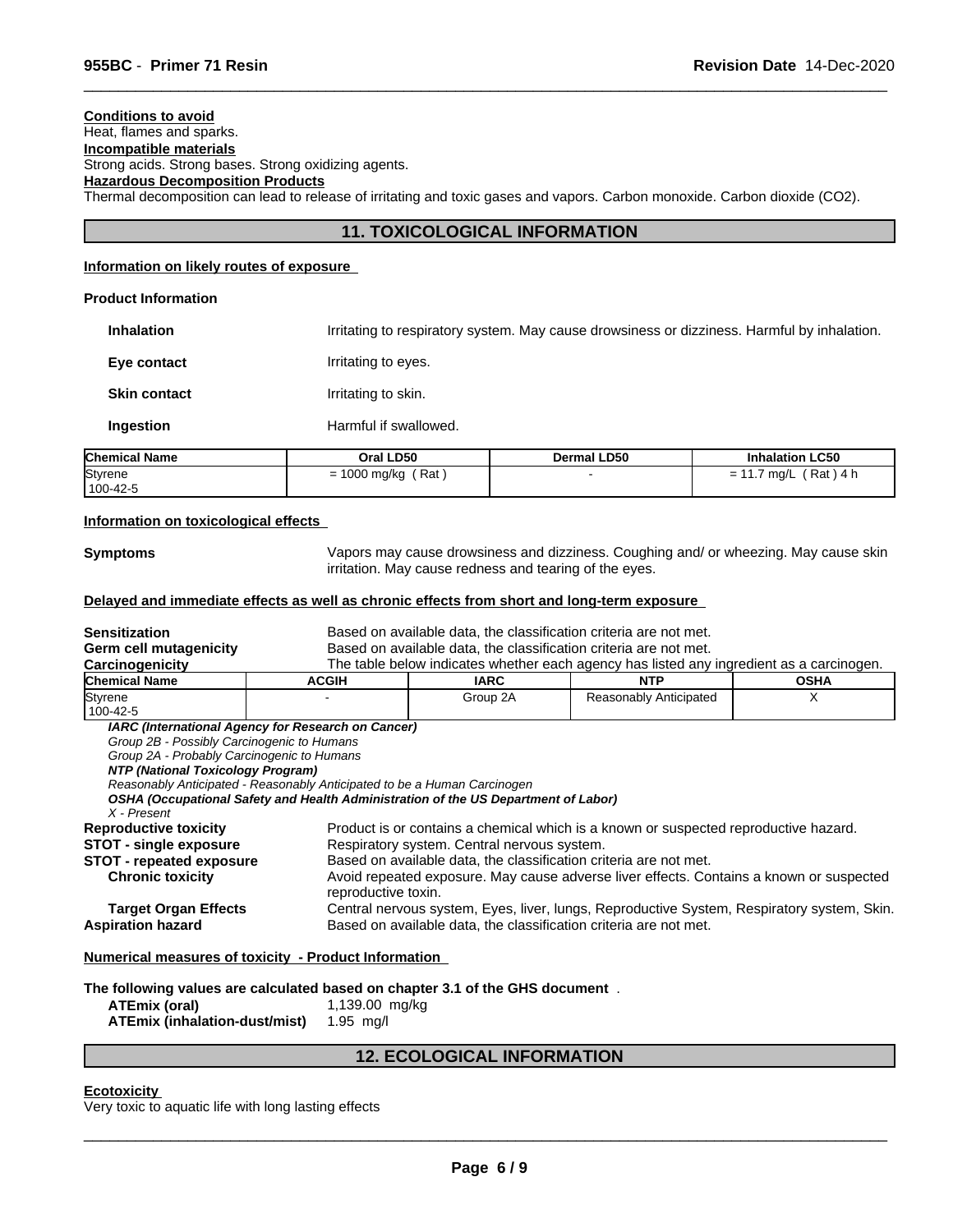| <b>Chemical Name</b> | Algae/aguatic plants                | Fish                                | <b>Crustacea</b>                      |
|----------------------|-------------------------------------|-------------------------------------|---------------------------------------|
| Styrene              | 1.4: 72 h Pseudokirchneriella       | 3.24 - 4.99: 96 h Pimephales        | $3.3 - 7.4$ : 48 h Daphnia magna mg/L |
| 100-42-5             | subcapitata mg/L EC50 0.15 - 3.2:   | promelas mg/L LC50 flow-through     | EC50                                  |
|                      | 96 h Pseudokirchneriella            | 58.75 - 95.32: 96 h Poecilia        |                                       |
|                      | subcapitata mg/L EC50 static 0.46 - | reticulata mg/L LC50 static 19.03 - |                                       |
|                      | 4.3: 72 h Pseudokirchneriella       | 33.53: 96 h Lepomis macrochirus     |                                       |
|                      | subcapitata mg/L EC50 static 0.72:  | mg/L LC50 static 6.75 - 14.5: 96 h  |                                       |
|                      | 96 h Pseudokirchneriella            | Pimephales promelas mg/L LC50       |                                       |
|                      | subcapitata mg/L EC50               | static                              |                                       |

 $\overline{\phantom{a}}$  ,  $\overline{\phantom{a}}$  ,  $\overline{\phantom{a}}$  ,  $\overline{\phantom{a}}$  ,  $\overline{\phantom{a}}$  ,  $\overline{\phantom{a}}$  ,  $\overline{\phantom{a}}$  ,  $\overline{\phantom{a}}$  ,  $\overline{\phantom{a}}$  ,  $\overline{\phantom{a}}$  ,  $\overline{\phantom{a}}$  ,  $\overline{\phantom{a}}$  ,  $\overline{\phantom{a}}$  ,  $\overline{\phantom{a}}$  ,  $\overline{\phantom{a}}$  ,  $\overline{\phantom{a}}$ 

# **Persistence and degradability**

No information available.

# **Bioaccumulation**

| Chemical.           | coefficient |
|---------------------|-------------|
| ' Name              | $  -$       |
| Styrene<br>100-42-5 | 2.95        |

# **Other adverse effects**

No information available

|                                                      | <b>13. DISPOSAL CONSIDERATIONS</b>                                                                 |
|------------------------------------------------------|----------------------------------------------------------------------------------------------------|
| Waste treatment methods<br><b>Disposal of wastes</b> | This material, as supplied, is a hazardous waste according to federal regulations (40 CFR<br>261). |
| <b>Contaminated packaging</b>                        | Do not reuse container.                                                                            |
| <b>US EPA Waste Number</b>                           | D001                                                                                               |

This product contains one or more substances that are listed with the State of California as a hazardous waste.

| <b>Chemical Name</b> | California<br>a Hazardous Waste Status |
|----------------------|----------------------------------------|
| Stvrene              | Toxic                                  |
| −42-⊽ر<br>100<br>UU. | Ignitable                              |

# **14. TRANSPORT INFORMATION**

**DOT** 

| UN/ID no                        | UN1263                      |
|---------------------------------|-----------------------------|
| Proper shipping name            | Paint                       |
| <b>Hazard Class</b>             | 3                           |
| <b>Packing Group</b>            | Ш                           |
| <b>Special Provisions</b>       | B1, B52, IB3, T2, TP1, TP29 |
| <b>Description</b>              | UN1263. Paint. 3. III       |
| <b>Emergency Response Guide</b> | 128                         |
| <b>Number</b>                   |                             |
| <b>TDG</b>                      |                             |
| UN/ID no                        | UN1263                      |
| Proper shipping name            | Paint                       |
| <b>Hazard Class</b>             | 3                           |
| <b>Packing Group</b>            | Ш                           |
| <b>Description</b>              | UN1263, Paint, 3, III       |
|                                 |                             |

**IATA**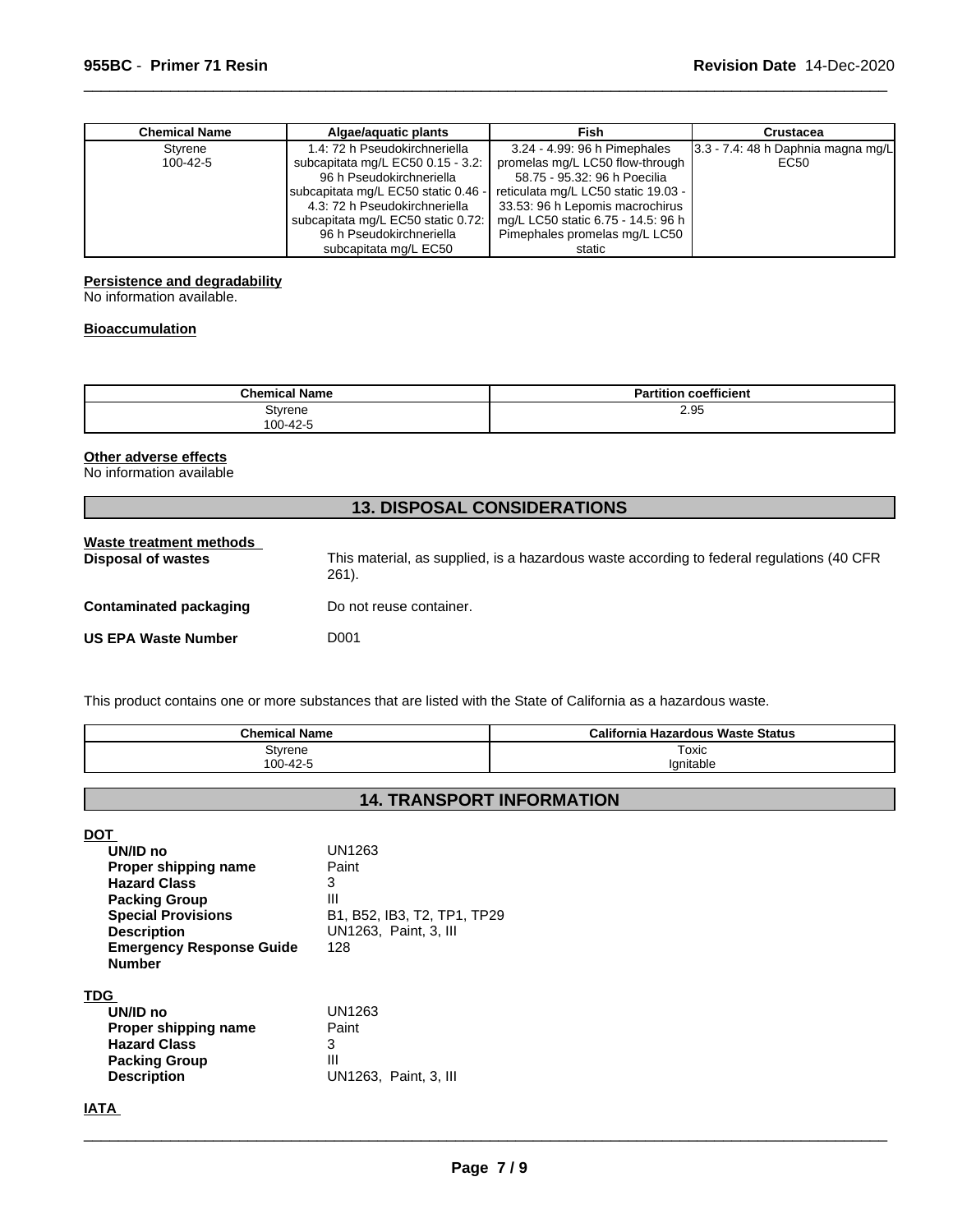| UN/ID no                                    | UN1263<br>Paint                   |
|---------------------------------------------|-----------------------------------|
| Proper shipping name<br><b>Hazard Class</b> | 3                                 |
| <b>Packing Group</b>                        | Ш                                 |
| <b>ERG Code</b>                             | 3L                                |
| <b>Special Provisions</b>                   | A3, A72, A192                     |
| <b>Description</b>                          | UN1263, Paint, 3, III             |
| <b>IMDG</b>                                 |                                   |
| UN/ID no                                    | UN1263                            |
| Proper shipping name                        | Paint                             |
| <b>Hazard Class</b>                         | 3                                 |
| <b>Packing Group</b>                        | Ш                                 |
| EmS-No                                      | $F-E$ , S-E                       |
| <b>Special Provisions</b>                   | 163, 223, 955                     |
| <b>Description</b>                          | UN1263, Paint, 3, III (27°C c.c.) |

# **15. REGULATORY INFORMATION**

 $\overline{\phantom{a}}$  ,  $\overline{\phantom{a}}$  ,  $\overline{\phantom{a}}$  ,  $\overline{\phantom{a}}$  ,  $\overline{\phantom{a}}$  ,  $\overline{\phantom{a}}$  ,  $\overline{\phantom{a}}$  ,  $\overline{\phantom{a}}$  ,  $\overline{\phantom{a}}$  ,  $\overline{\phantom{a}}$  ,  $\overline{\phantom{a}}$  ,  $\overline{\phantom{a}}$  ,  $\overline{\phantom{a}}$  ,  $\overline{\phantom{a}}$  ,  $\overline{\phantom{a}}$  ,  $\overline{\phantom{a}}$ 

| <b>International Inventories</b> |          |  |
|----------------------------------|----------|--|
| <b>TSCA</b>                      | Complies |  |
| <b>DSL/NDSL</b>                  | Complies |  |
| <b>EINECS/ELINCS</b>             | Complies |  |
| <b>IECSC</b>                     | Complies |  |
| <b>KECL</b>                      | Complies |  |
| <b>PICCS</b>                     | Complies |  |
| <b>AICS</b>                      | Complies |  |
|                                  |          |  |

#### **Legend:**

**TSCA** - United States Toxic Substances Control Act Section 8(b) Inventory **DSL/NDSL** - Canadian Domestic Substances List/Non-Domestic Substances List

**EINECS/ELINCS** - European Inventory of Existing Chemical Substances/European List of Notified Chemical Substances

**ENCS** - Japan Existing and New Chemical Substances

**IECSC** - China Inventory of Existing Chemical Substances

**KECL** - Korean Existing and Evaluated Chemical Substances

**PICCS** - Philippines Inventory of Chemicals and Chemical Substances

**AICS** - Australian Inventory of Chemical Substances

# **US Federal Regulations**

#### **SARA 313**

Section 313 of Title III of the Superfund Amendments and Reauthorization Act of 1986 (SARA). This product contains a chemical or chemicals which are subject to the reporting requirements of the Act and Title 40 of the Code of Federal Regulations, Part 372

| <b>Chemical Name</b>                  | <b>SARA 313 - Threshold Values %</b> |
|---------------------------------------|--------------------------------------|
| Styrene - 100-42-5                    | 0.1                                  |
| <b>SARA 311/312 Hazard Categories</b> |                                      |
| Acute health hazard                   | Yes                                  |
| <b>Chronic Health Hazard</b>          | Yes                                  |
| Fire hazard                           | Yes                                  |
| Sudden release of pressure hazard     | No                                   |
| <b>Reactive Hazard</b>                | No                                   |

#### **CWA (Clean Water Act)**

This product contains the following substances which are regulated pollutants pursuant to the Clean Water Act (40 CFR 122.21 and 40 CFR 122.42)

| <b>Chemical Name</b> | <b>CWA - Reportable</b><br>Quantities | <b>CWA - Toxic Pollutants</b> | <b>CWA - Priority Pollutants</b> | <b>CWA - Hazardous</b><br><b>Substances</b> |
|----------------------|---------------------------------------|-------------------------------|----------------------------------|---------------------------------------------|
| Styrene<br>100-42-5  | 1000 lb                               |                               |                                  |                                             |

# **CERCLA**

This material, as supplied, contains one or more substances regulated as a hazardous substance under the Comprehensive